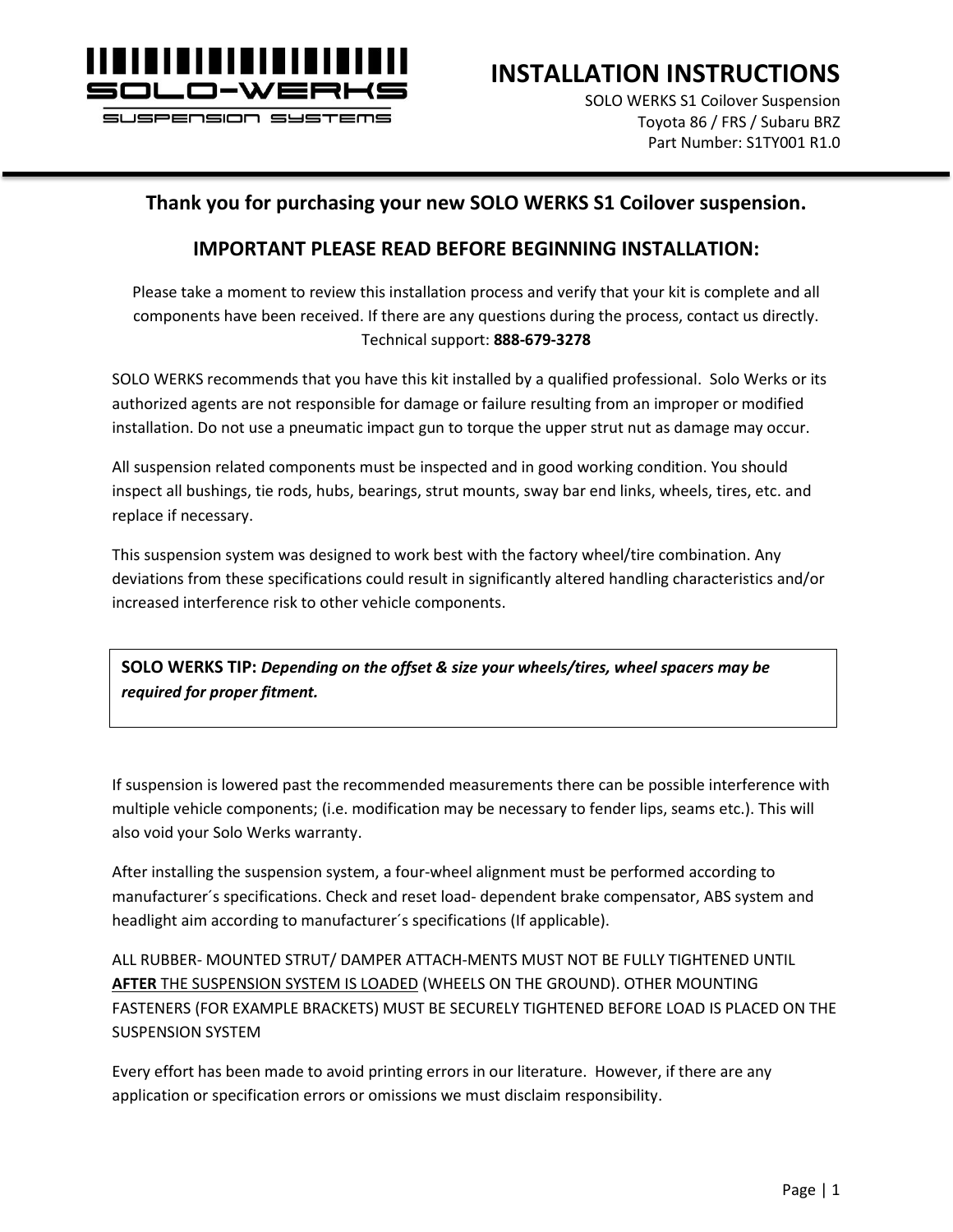

# **INSTALLATION INSTRUCTIONS**

SOLO WERKS S1 Coilover Suspension Toyota 86 / FRS / Subaru BRZ Part Number: S1TY001 R1.0

#### **Solo Werks Coilover Pre-Assembly – Priming the Dampers**



**SOLO WERKS TIP:** *As the suspension is shipped and stored in a horizontal position, it is advisable to exercise or Prime the shock absorber before you install them to ensure that the internal contents are in the correct chambers. Therefore, we advise that before you assemble the front coilover shock absorber, take a moment to purge the shock absorber.* 

*To do this, one side at a time remove the following from one of the front Coilover Assemblies (if equipped):*

- *Two Upper fasteners (lock nut and securing nut)*
- *Upper Spring Perch*
- *Main Spring*
- *Spring Isolator*
- *Helper Spring*

*You will then be left with the coilover strut with the bumpstop and vent disc on the shaft. Pull the bumpstop up to the top of the chrome shock shaft, just before the threaded portion.* 

*With the shock upright (as it would be installed in the vehicle) compress the shock shaft until the bump stop touches the shock housing, and then pull to extend the shock shaft back to full extension.*

 *Repeat 3-5 time minimums. You will notice the shock forces getting progressively harder each time. Once they feel consistent each way, you are ready to install.*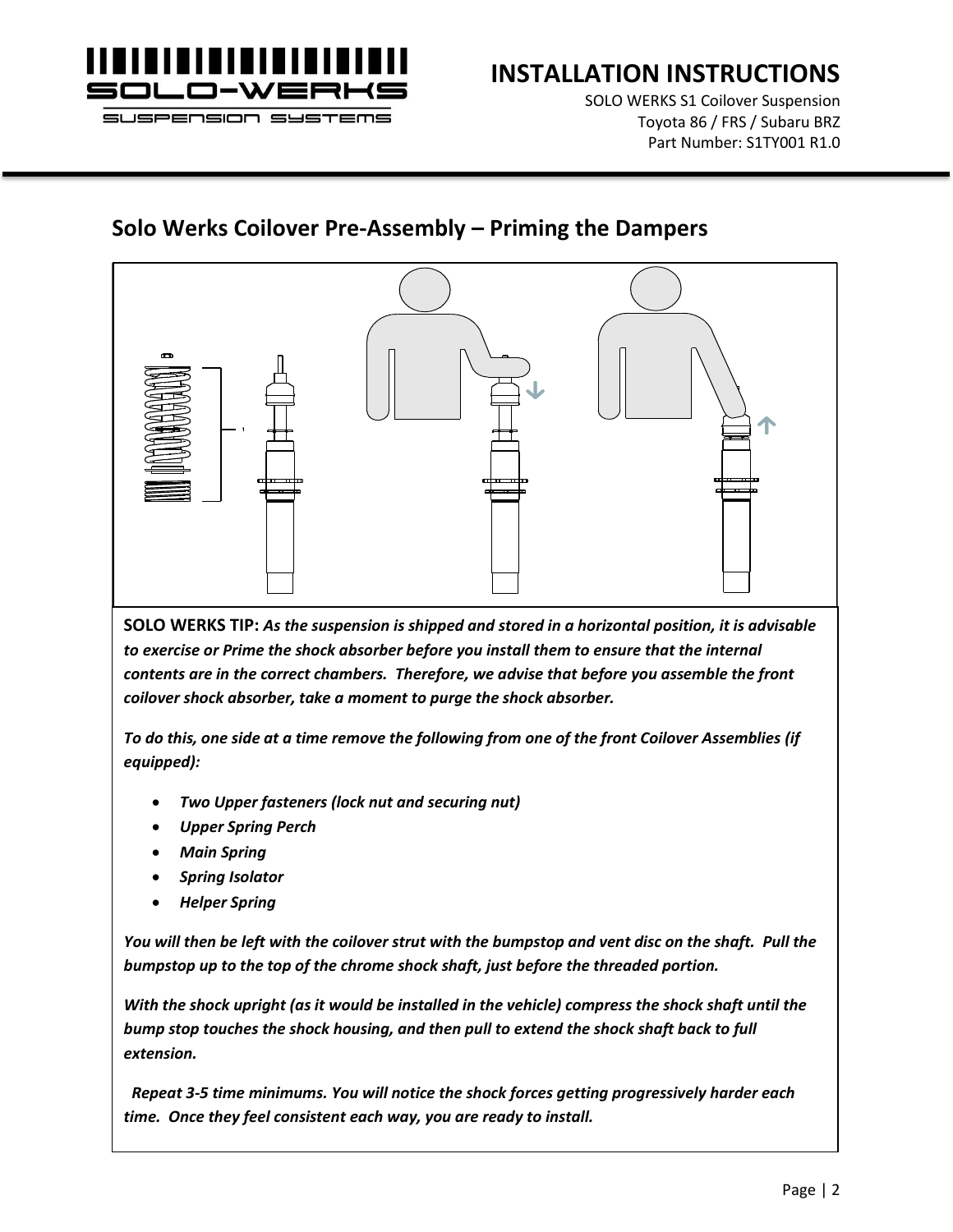

### **INSTALLATION INSTRUCTIONS**

SOLO WERKS S1 Coilover Suspension Toyota 86 / FRS / Subaru BRZ Part Number: S1TY001 R1.0

### **Solo Werks Coilover Final Details – Heights & Working Ranges**



|                              |         | Lowering Range  |      |              |              |  |
|------------------------------|---------|-----------------|------|--------------|--------------|--|
|                              |         | in mm           |      | in Inch      |              |  |
| Model                        | Year    | Front           | Rear | Front        | Rear         |  |
| Toyota 86 / FRS / Subaru BRZ | $2012+$ | 20-50mm 20-50mm |      | $.8" - 2.0"$ | $.8" - 2.0"$ |  |

| Front Measurement |       |       |                                                                   |       |       |  |  |
|-------------------|-------|-------|-------------------------------------------------------------------|-------|-------|--|--|
|                   |       |       | Max low mm Max low Inch Max high mm Max high Inch OEM mm OEM Inch |       |       |  |  |
| 320mm             | 12.5" | 348mm | 13.7"                                                             | 368mm | 14.5" |  |  |

| Rear Measurement |       |       |                                                                   |       |       |  |  |
|------------------|-------|-------|-------------------------------------------------------------------|-------|-------|--|--|
|                  |       |       | Max low mm Max low Inch Max high mm Max high Inch OEM mm OEM Inch |       |       |  |  |
| 320mm            | 12.5" | 348mm | 13.7"                                                             | 368mm | 14.5" |  |  |

- These measurements are in place to allow both front and rear dampers to operate properly and allow for ample shock travel.
- All measurements will be referenced from "center of wheel hub to bottom lip of fender" (see example figure "A")
- Using this system outside of this range can cause premature failure and is cause to void your manufacturer specified warranty.
- Helper springs are intended to keep preload on the main spring under full suspension extension, do not remove!